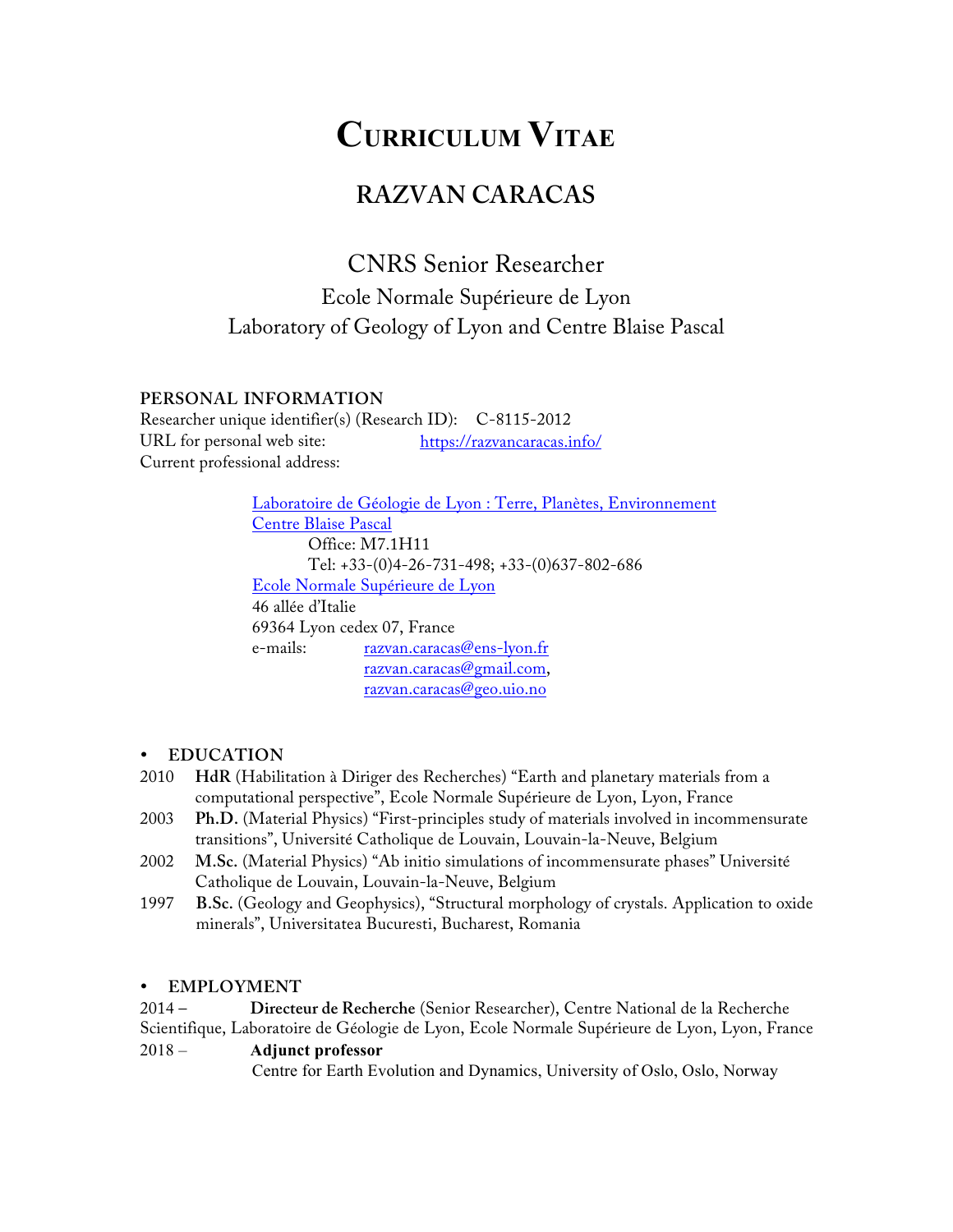| $2007 - 2014$ | Chargé de Recherche, CNRS, Laboratoire de Géologie de Lyon, Ecole Normale    |
|---------------|------------------------------------------------------------------------------|
|               | Supérieure de Lyon, Lyon, France                                             |
| $2007 - 2008$ | Humboldt Fellow, Bayerisches Geoinstitut, University of Bayreuth, Bayreuth,  |
|               | Germany                                                                      |
| $2006 - 2007$ | Post-doctoral/Research associate, Bayerisches Geoinstitut, University of     |
|               | Bayreuth, Bayreuth, Germany                                                  |
| $2004 - 2006$ | Carnegie Fellow, Carnegie Institution of Washington, Geophysical Laboratory, |
|               | Washington, DC, USA                                                          |
| $2003 - 2004$ | Post-doctoral/Research associate, University of Minnesota, Department of     |
|               | Chemical Engineering and Materials Science, Minneapolis, MN, USA             |
| $1997 - 2003$ | Teaching assistant, Université Catholique de Louvain, Faculty of Sciences,   |
|               | Louvain-la-Neuve, Belgium                                                    |
| $1995 - 1997$ | Research assistant, Universitaty of Bucarest, Faculty of Geology and         |
|               | Geophysics, Department of Mineralogy, Bucharest, Romania                     |
| $2007 - 2010$ | Visiting scientist, Carnegie Institution of Washington, Geophysical          |
|               | Laboratory, Washington, DC, USA                                              |
|               |                                                                              |

## • **FELLOWSHIPS AND AWARDS**

| 2016                                                                                   | Ad Astra Award for Excellence in Research, Earth and Space Sciences                                                                                                                             |  |
|----------------------------------------------------------------------------------------|-------------------------------------------------------------------------------------------------------------------------------------------------------------------------------------------------|--|
| 2015                                                                                   | European Research Council Consolidator Grant: "IMPACT. The giant impact                                                                                                                         |  |
|                                                                                        | and the Earth and Moon formation"                                                                                                                                                               |  |
| 2013                                                                                   | Research Excellence Medal of the European Mineralogical Union                                                                                                                                   |  |
| 2013                                                                                   | Prime d'Excellence Scientifique, CNRS, France                                                                                                                                                   |  |
| Prix Henri Buttgenbach, Academie Royale des sciences, des letters et des<br>2012       |                                                                                                                                                                                                 |  |
|                                                                                        | beaux-arts de Belgique, Bruxelles, Belgium                                                                                                                                                      |  |
| 2008:                                                                                  | Poster Prize, ScSSI (Science of the Solar System Ices) Workshop                                                                                                                                 |  |
| $2007 - 2008$<br>Humboldt Fellowship, Bayerisches Geoinstitut, University of Bayreuth, |                                                                                                                                                                                                 |  |
|                                                                                        | Germany                                                                                                                                                                                         |  |
| $2004 - 2006$                                                                          | Carnegie Postdoctoral Fellowship, Geophysical Laboratory, Carnegie                                                                                                                              |  |
|                                                                                        | Institution of Washington, USA                                                                                                                                                                  |  |
| 1995                                                                                   | 1st award Robert Weimar in Sedimentology, University of Bucharest, Romania                                                                                                                      |  |
| 2012                                                                                   | Outstanding Student Paper Awards - Mineral and Rock Physics (MRP)                                                                                                                               |  |
|                                                                                        | awarded to Aaron S. Wolf, Caltech, for a presentaion on "Thermodynamic<br>phase relations in the MgO-FeO-SiO <sub>2</sub> system in the lower mantle". Co-<br>authoring: R. Caracas, P. Asimow. |  |
|                                                                                        |                                                                                                                                                                                                 |  |

## • **SCIENTIFIC PRODUCTION**

- 96 peer-reviewed papers with a total of 8900+ citations, 30 *h*-index, 61 *i*-10 index (acc. to Google Scholar); 6100+ citations, 25 *h*-index (acc. to Web of Science)
- 198 oral presentations (out of which 85 invited)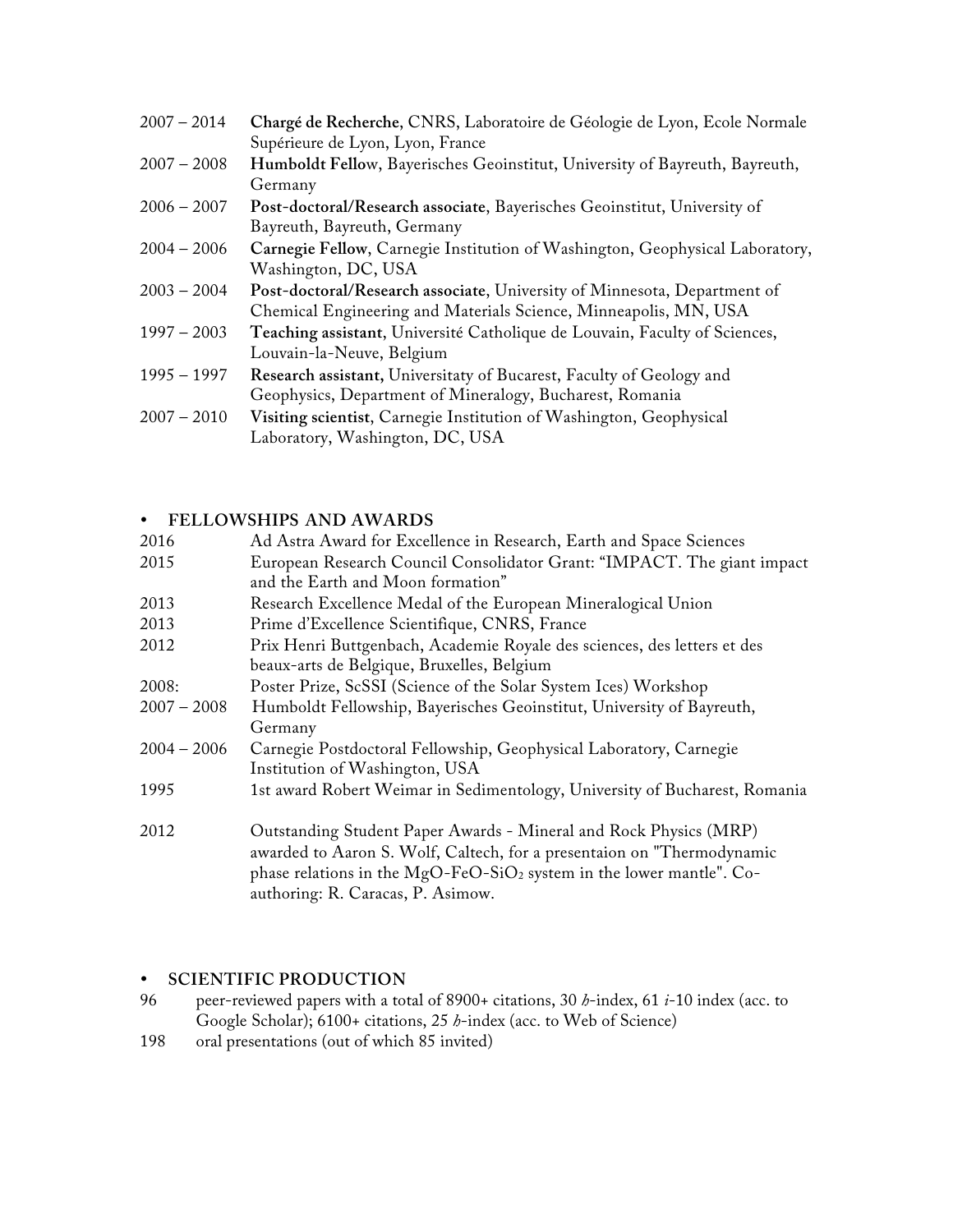#### • **PATENTS**

Ordered Oxynitride Perovskites – Inventors: Ronald E. Cohen and Razvan Caracas

US Patent 8,287,831(2012);

US Patent 20,130,071,312 (2013);

Korea Patent 10-1489849 (2015).

## • **RESEARCH GRANTS**

Financial (PI-only listed)

| $2016 - 2021$ | "IMPACT: The Giant Impact and the Earth and Moon Formation", ERC                             |
|---------------|----------------------------------------------------------------------------------------------|
|               | Consolidator Grant, 1.9 Million Euros                                                        |
| $2017 - 2019$ | "Carbon-bearing silicate melts" 30 kUSD, Deep Carbon Observatory Support                     |
|               | Grant of the Extreme Physics and Chemistry Directorate                                       |
| 2016          | "Realistic geological melts during the giant impact: thermodynamics and possible             |
|               | remote identification", CNRS INSU support grant, 5 kEuros                                    |
| $2016 - 2018$ | "Stability of carbonate minerals and the carbon hosts in the Earth's deep mantle"            |
|               | CNRS PICS Cooperation grant for travel to Caltech - 18 kEuros                                |
| $2013 - 2017$ | "Carbonatite melts in the Earth' mantle", 40 kUSD, Deep Carbon Observatory                   |
|               | Support Grant of the Extreme Physics and Chesmitry Directorate                               |
| $2012 - 2015$ | "Minor element partitioning between metal and silicate melts during core                     |
|               | formation", 100 kEuros, PhD scholarship from the French Ministry of                          |
|               | Education                                                                                    |
| $2013 - 2015$ | "Carbonated fluids and melts of the Earth's mantle" CNRS PICS Cooperation                    |
|               |                                                                                              |
|               | grant for travel to Carnegie Institution - 18 kEuros                                         |
| $2013 - 2014$ | "Element partitioning in the magma ocean" PROCOPE - French-German travel<br>grant, 12 kEuros |
| $2010 - 2014$ | "The light elements of the Earth's core" CIBLE project with the Rhone-Alpes                  |
|               | region, 118 kEuros (including PhD scholarship)                                               |
| $2010 - 2013$ | "The light elements of the Earth's core", CNRS INSU support grants, 24 kEuros                |
| $2010 - 2011$ | "Multidisciplinary studies of structures in the deep mantle", PROCOPE -                      |
|               | French-German travel grant, 12 kEuros                                                        |
| $2008 - 2009$ | "Iron distribution in the Earth's mantle", CNRS INSU support grants, 22                      |
|               | kEuros                                                                                       |
| $2007 - 2016$ | "WURM - a database of computed Raman spectra for minerals", Private funding                  |
|               |                                                                                              |
|               | of 450 kEuros.                                                                               |

## **Computational (in CPU hours)**

Sources: DARI Grant x201X106368, France PRACE grant NOTUR Norwegian grant Amounts 2020 5,000,000 CPU hours on Jean-Zay @ IDRIS 30,000,000 CPU hours on a PRACE grant on Irene-AMD @ CCRT 5,000,000 CPU hours on Fram at Univett/Sigma2 2019 22,402,560 CPU hours on OCCIGEN @ CINES 4,000,000 CPU hours on ADA @ IDRIS 7,000,000 CPU hours on IRENE KNL @ CCRT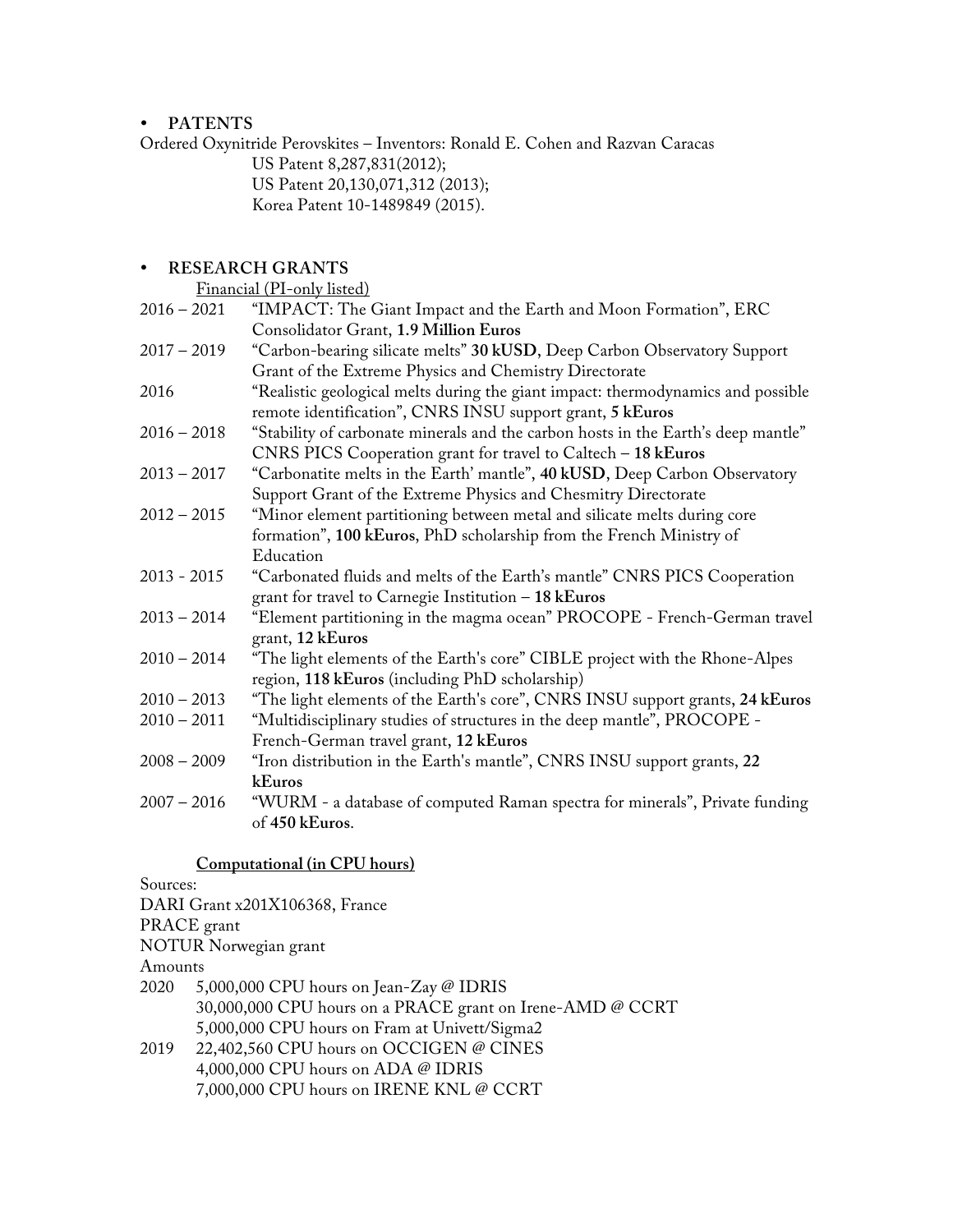- 2018 16,378,908 CPU hours on OCCIGEN @ CINES 4,385,357 CPU hours on ADA @ IDRIS 2,681,972 CPU hours on CURIE @ CCRT
- 2017 6,464,000 CPU hours on CURIE @ CCRT 4,339,000 CPU hours on IBM @ IDRIS 11,080,000 CPU hours on SGI @ CINES
- 2016 3,700,000 CPU hours on CURIE @ CCRT 2,970,000 CPU hours on IBM @ IDRIS 3,900,000 CPU hours on SGI @ CINES
- 2015 2,650,000 CPU hours on CURIE @ CCRT 2,240,000 CPU hours on IBM @ IDRIS 6,420,000 CPU hours on SGI @ CINES
- 2014 1,200,000 CPU hours on CURIE @ CCRT 250,000 CPU hours on IBM @ IDRIS 2,340,000 CPU hours on SGI @ CINES
- 2013 1,400,000 CPU hours on CURIE @ CCRT, 1,900,000 CPU hours on SGI @ CINES
- 2012 1,900,000 CPU hours on SGI @ CINES
- 2011 1,800,000 CPU hours on SGI @ CINES
- 2010 100,000 CPU hours on Bull Itanium @ CCRT, 1,800,000 CPU hours on SGI @ CINES
- 2009 "Computational study of Earth and planetary materials, 80,000 CPU hours on IBM @ IDRIS, 570,000 CPU hours on SGI @ CINES
- 2009 "Planetary ices and molecular crystals under extreme conditions" 100,000 CPU hours on IBM @ IDRIS, 120,000 CPU hours on SGI @ CINES
- 2008 "Planetary materials: high-density C-O-N-H fluids", BSC grants FI-2008-1-0015 and FI-2008-2-0027, 770,000 CPU on Caesar Augusta, University of Zaragoza, National Center of Supercomputing, Spain.
- 2005 2013 (Co-PI) "Computational study of Earth and planetary materials", NSF grant MCA07S009**,**

~ 1 million CPU hours on a series of supercomputers on Teragrid

## • **SUPERVISION OF STUDENTS AND RESEARCHERS**

## **Current:**

Post-doctoral researchers:

\* Dr. Natalia Solomatova, *Volatiles-bearing silicate melts during the Giant Impact*, IMPACT project, October 2017 –

\* Dr. Mandy Bethkenhagen, *Silicate melts during the Giant Impact*, IMPACT project, January  $2020 -$ 

Researchers:

\* Dr. Ema Bobocioiu, *Raman spectra of the WURM project*, since 2008; Electronic and vibrational properties of silicate glasses, IMPACT since 2016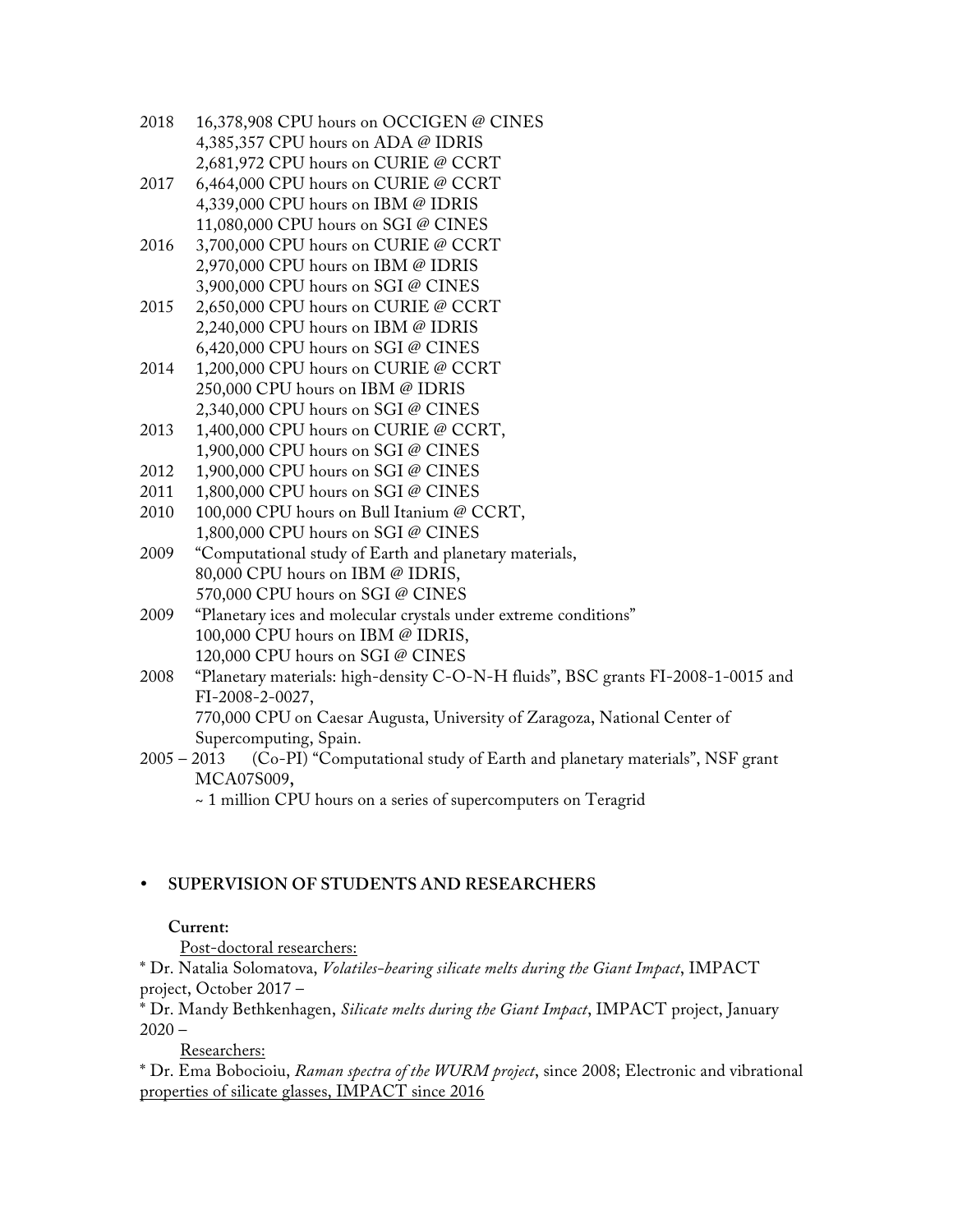PhD students:

\* Tim Bögels, *Behavior of major rock-forming minerals during the Giant Impact*, IMPACT project, starting November 2019

\* Renata Brandelli Schaan, *Behavior of volatiles during the Giant Impact,* IMPACT project, starting November 2018

\* Anais Kobsch, *Supercritical silicate melts*, IMPACT project, starting September 2017

\* Zhi Li, *Fe-based alloys during the Giant Impact*, IMPACT project, starting October 2017

#### **Former:**

Post-doctoral researchers:

\* Dr. Francois Soubiran, ABISSE – *Ab initio simulations for Super-Earths*, Marie-Curie Fellow, starting September 2017 – August 2019

#### PhD students:

\* Jean-Alexis Hernandez, *First-principles modeling of the superionic phases and of the rheology of dense water ices under extreme conditions of pressure and temperature*", graduated July 2017

\* Alexandra Catalina Seclaman, *Chemical and physical behavior of trace elements in the silicate melts of the Earth's mantle*, graduated April 2016

\* Alexandre Martin, *Calculations of the linear response under strain and electric field in the Projector Augmented Wave formalism. Application to the computation of the sound wave velocities for relevant materials in geophysics*, graduated October 2015 (co-supervised with Marc Torrent, CEA)

\* Baptiste Journaux, *Mineralogical study of planetary ices under pressure*, graduated in 2013 (cosupervised with Isabelle Daniel)

\* Lucile Bezacier, *Elastic properties of hydrated minerals: Application to the seismic anisotropy in the subduction zones*, graduated in 2011 (co-supervised with Bruno Reynard)

#### Master students:

\* Anaïs Kobsch, *Supercritical state in the feldspars mineral system,* graduated in 2017

\* Nina Bothamy, *Raman spectra of Na-based Martian sulfates*, graduated in 2015

\* Eugenia Vasile, *Raman spectra in the magnesite – dolomite – calcite series*, graduated in 2014

\* Alina Ilie, *Raman spectra diamond and related phases at high temperature*, graduated in 2014

\* Vincent Clesi, *Elasticity of Fe3+-bearing perovskite and post-perovskite*, graduated in 2012

\* Christian Cardenas, *Mineral interfaces in the lower mantle*, graduated in 2012

\* Alejandra Vargas Calderon, *Fe3C under pressure*, graduated in 2010

\* Rosa Davila Martinez, *Methanol monohydrate under pressure*, graduated in 2010

#### BSc. students:

\* Helene Plihon, graduated in 2018

\* Olivier Hercot, graduated in 2002 (co-supervisor Prof. Jean Naud, Université Catholique de Louvain)

\* Colinne Lannoye, graduated in 2003 (co-supervisor Prof. Jean Naud, Université Catholique de Louvain)

#### • **TEACHING**

At ENS Lyon (courses + labs):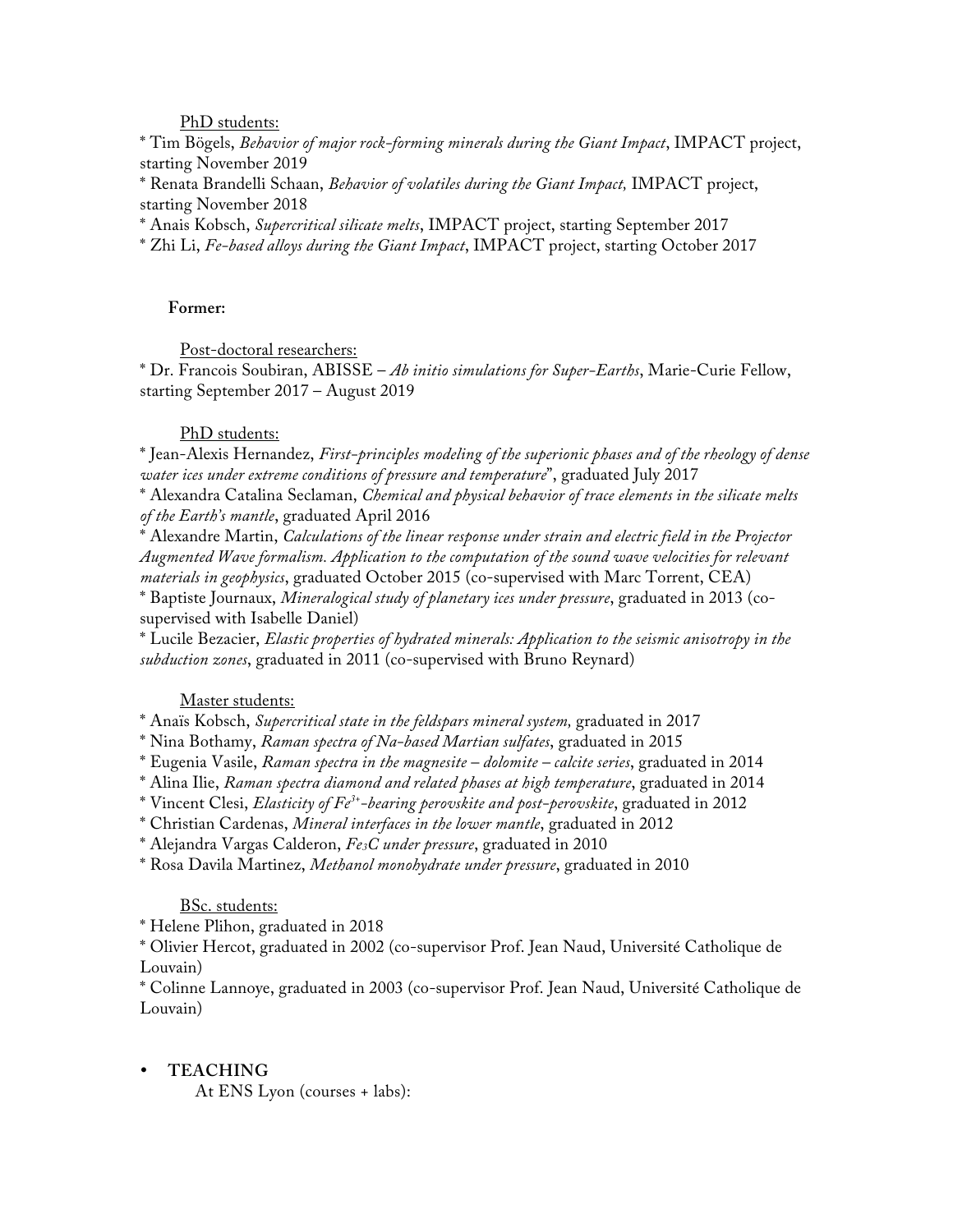| $2009 -$      | "Physics of Minerals I" class for Master 1 curriculum, ENS de Lyon (3 credits, |  |
|---------------|--------------------------------------------------------------------------------|--|
|               | 30 hours)                                                                      |  |
| $2009 -$      | "Physics of Minerals II" class for Master 2 curriculum, ENS de Lyon (3)        |  |
|               | credits, 30 hours)                                                             |  |
| $2007 - 2009$ | One module on computational mineralogy in the "Physics of the Earth" class     |  |
|               | from the Master curriculum                                                     |  |
|               | At Université Catholique de Louvain (labs)                                     |  |
| $2000 - 2003$ | Geological cartography (2nd year, Geology and Geography students)              |  |
| $2000 - 2001$ | Optics (2nd year, Geology students)                                            |  |
| $1998 - 2002$ | Introduction to Earth Sciences (1st year, students in the Faculty of Sciences  |  |
|               | and Faculty of Agronomical Sciences)                                           |  |
| $1998 - 2001$ | Thermodynamic geochemistry (3rd year, Geology students)                        |  |
| $1998 - 2001$ | Ore mineralogy (4th year, Geology students)                                    |  |
|               |                                                                                |  |

1997 – 2001 Mineralogy (2nd year, Geology students)

## • **ORGANISATION OF SCIENTIFIC MEETINGS**

| 2022 | President of the 23 <sup>rd</sup> General Meeting of the International Mineralogical |
|------|--------------------------------------------------------------------------------------|
|      | Association 2022, Lyon, France                                                       |
| 2021 | "Empirical and ab initio thermodynamic models of minerals and melts" - Co-           |
|      | organizer                                                                            |
|      | Villefranche-sur-Mer, France, expected about 40 students                             |
| 2020 | "WURM Raman school" - Organizer                                                      |
|      | Lyon, France, 40 students                                                            |
| 2020 | "Empirical and ab initio thermodynamic models of minerals and melts" - Co-           |
|      | organizer                                                                            |
|      | Milos, Grece, expected about 40 students                                             |
| 2017 | "Ab initio tools for hypothesis testing" - Co-organizer;                             |
|      | Compres 2017, pre-meeting workshop/school, Tamaya Resort, New Mexico,                |
|      | USA, 25 participants                                                                 |
| 2017 | "ABIDEV 2017: The 8 <sup>th</sup> ABINIT developers workshop" - Co-organizer;        |
|      | Fréjus, France, 40 participants                                                      |
| 2016 | "Thermodynamic and ab initio modeling of natural fluids and melts" -                 |
|      | CECAM international school; Co-organizer; Lausanne, Switzerland                      |
| 2015 | "Carbon at extreme conditions" - CECAM meeting, Main PI, Lugano,                     |
|      | Switerland                                                                           |
| 2014 | "WURM Raman school" - CNRS school, Director, Lyon, 30 students                       |
| 2014 | "Dynamical, dielectric and magnetic properties of solids with ABINIT " -             |
|      | CECAM international school; Director, Lyon, France; 28 students                      |
| 2012 | "Response treatment for the dynamical properties of materials with the ABINIT        |
|      | package" – CECAM international school; Co-organizer; Zürich, Switzerland; 40         |
|      | students                                                                             |
| 2011 | "Dynamical Properties of Earth and Planetary Materials" – CECAM                      |
|      | international workshop; Director; Lausanne, Switzerland; 30 participants             |
| 2010 | "Linear and non-linear responses of solids with the ABINIT software: phonons,        |
|      | electric fields, and other perturbations" - CECAM international school; Co-          |
|      | organizer; Lausanne, Switzerland; 40 students                                        |
|      |                                                                                      |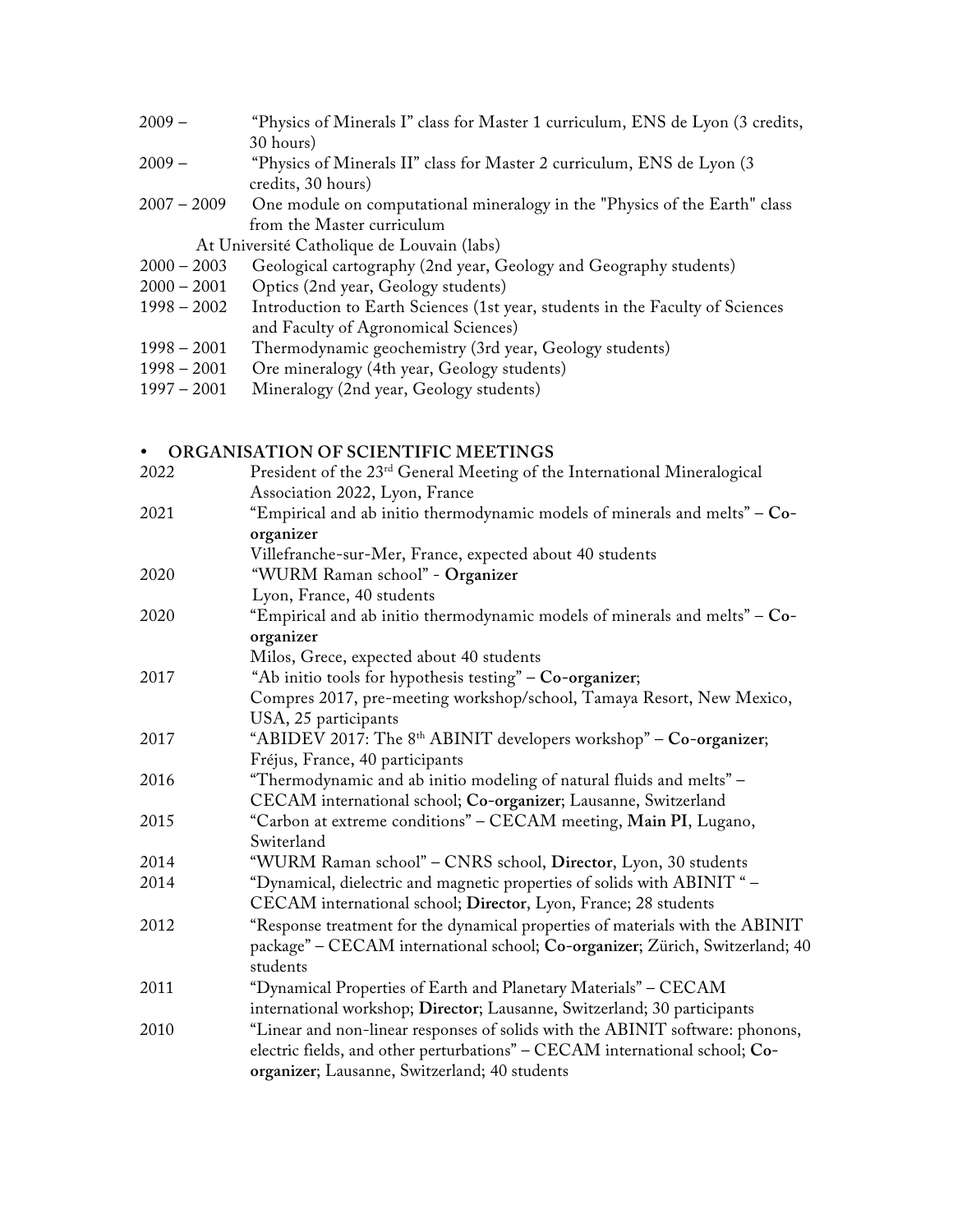| 2008     | "The Science of Solar System Ices (ScSSI): A Cross-Disciplinary Workshop";   |
|----------|------------------------------------------------------------------------------|
|          | Member of the International Organizing Committee; 80 participants; Oxnard,   |
|          | California.                                                                  |
| $2005 -$ | Main- or co-organizer of a large number of special sessions in international |
|          | conferences                                                                  |

#### • **SOFTWARE DEVELOPMENT**

#### **UMD package**

The Universal Molecular Dynamics package is a python-based open-source package to analyze the results stemming from ab initio molecular-dynamics simulations of fluids. The package allows the computation of a series of structural, transport and thermodynamic properties.

ABINIT development (1998 – 2003)

- implementation of the magnetic and non-magnetic symmetry space groups and related subjects (symmetrization of the stresses, the dynamical matrices, etc.)
- development of cut3d, a tool used to build 1-, 2- and 3-Dimensional sections through grid-like crystallographic objects (like electron density, potential, Fermi surface etc)
- implementation of the automatic construction of the maximally-localized lattice Wannier functions from the calculated phonon band structures (in collaboration with Prof. Karin Rabe, Rutgers University of New Jersey, Dept. of Physics and Astrophysics)
- utility for automatic generation of the crystal structures of elements for tests of the pseudopotentials
- utility for automatic recognition of the symmetry labels for vibrational modes in Gamma
- various other crystallographic utilities, mainly dealing with the generation of the symmetry space groups and visualization of the symmetry operations.
- implementation of the response under strain and the automatic calculation of the elastic constants tensor within the framework of the planar augmented wavefunctions (co-PI)

| 2001 | MeandSym $-$ C software used to create random meander channels "with                |  |
|------|-------------------------------------------------------------------------------------|--|
|      | different geostatistical constraints (unpublished)                                  |  |
| 1997 | ATM2DXF – Visual Basic software used to create *.dxf files of mineral               |  |
|      | structures (published in the Proceedings vol. of the Romanian Conference on         |  |
|      | Advanced Materials, Bucharest, 1997).                                               |  |
| 1997 | Madelung – Visual Basic software used to compute Madelung energies and              |  |
|      | electrostatic potentials for ionic crystals (published in Ann. Univ. Buc., Geology, |  |
|      | 1998)                                                                               |  |
| 1996 | FracDim - Matlab-based software used to measure fractal dimensions of 2D            |  |
|      | objects (unpublished)                                                               |  |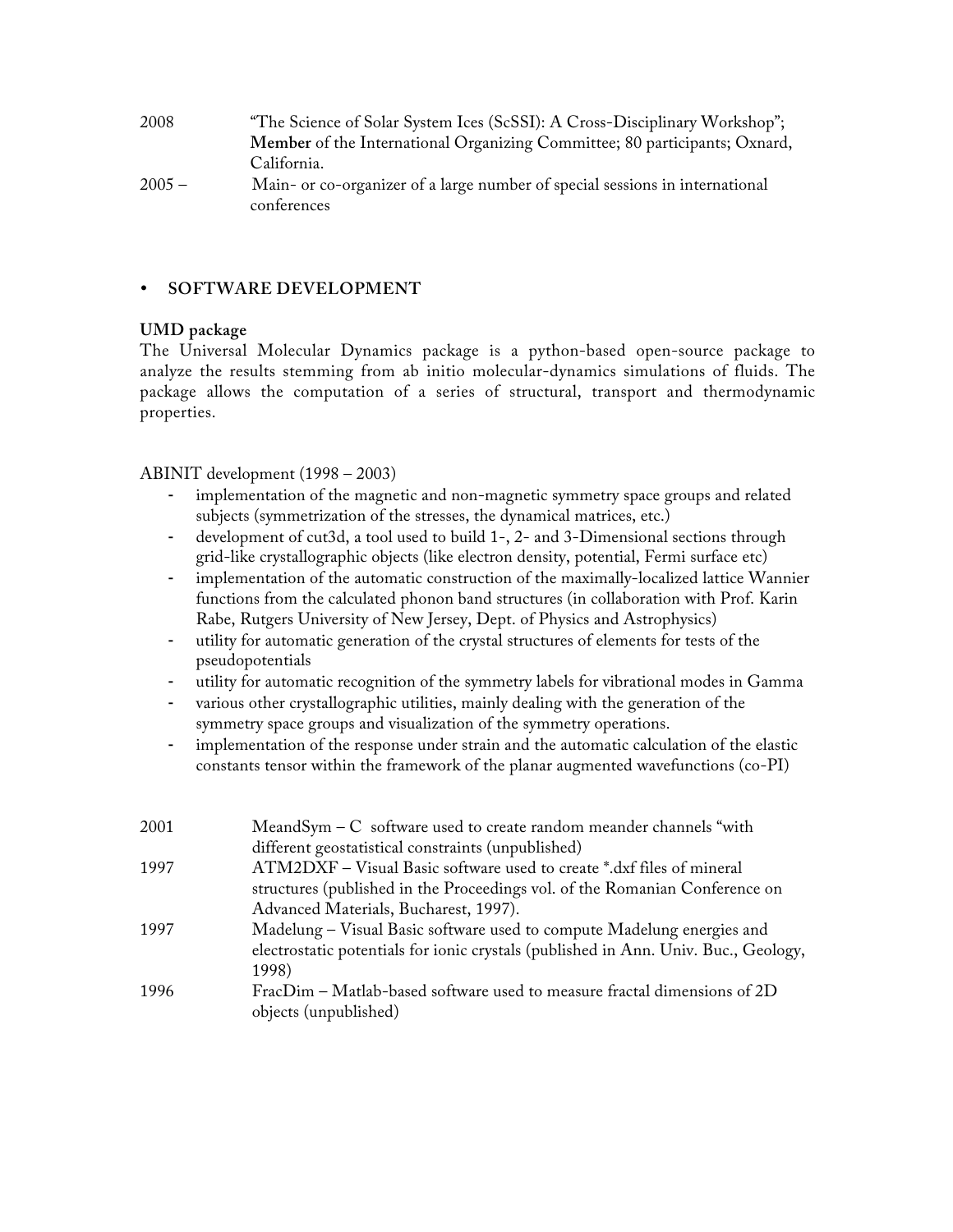#### • **OUTREACH: exhibition**

#### **MOON IMPACT – a geological story**

On May 16th, 2020 we will launch the itinerant international exhibition "Moon Impact – a geological story" at the National Museum of Geology of Romania, in Bucarest. Over almost 220 square meters of exhibition you will be able to learn about the formation of the solar system, about the Giant Impact that generated the protolunar synestia, and about the ever-growing complexity of the mineral realm. You will admire distant proto-planetary disks, you will see animations of giant impacts and you will peek into the atomic secrets of the formation of the first atmosphere of the Earth.

The exhibition tells the story of the Giant impact and the Moon formation in the context of the geological evolution of the Earth and of the solar system. It covers five rooms dedicated to science, one planetarium, and one room dedicated to art and science.

The science rooms, in order, speak about:

- 1. Formation of the solar system, and other solar systems and planetary nebula
- 2. The Giant Impact, the formation of the Moon, and the early Earth.
- 3. The Moon today, similarities and differences between the Moon and the Earth, the conquest of space
- 4. A parallel between the mineral diversification and the life evolution
- 5. Anthropocene

#### • **MEDIA COVERAGE**

| 2017 | A series of highlights related to the discovery of a new high-pressure form of    |
|------|-----------------------------------------------------------------------------------|
|      | cristobalite silica; in: Phys.org, DESY news, UPI.com, Science Daily              |
| 2017 | A highlight on the GENCI (The French Group of Supercomputing Centers)             |
|      | website about the recent activity of the computational mineralogy group in        |
|      | Lyon.                                                                             |
| 2016 | An article at the HotNews.ro news agency about the Ad Astra awards 2016, for      |
|      | the Award on Excellence in Research, Earth and Space Sciences                     |
| 2016 | An article in the Swiss weekly Le Matin Dimanche about the new Science            |
|      | paper on the role of pressure on Fe isotope partitioning and the content in light |
|      | elements of the Earth's core.                                                     |
| 2016 | Radio show "Planet – The world in which we will leave" at the Romanian            |
|      | Cultural Radio, Bucharest, Romania, about the ERC Consolidator Grant              |
| 2015 | Research talk at KITP (the Kavli Institute for Theoretical Physics at University  |
|      | of California in Santa Barbara), during the Evoplanets long program.              |
| 2013 | Press release of the INSU, CNRS about the 2013 Research Excellence Medal          |
|      | of the European Mineralogical Union                                               |
| 2006 | "You don't understand the pressure" by J. William Bell, in Acces, 19 (3), 7-10,   |
|      | published by the National Center for Supercomputing Applications, University      |
|      | of Illinois at Urbana-Champaign                                                   |